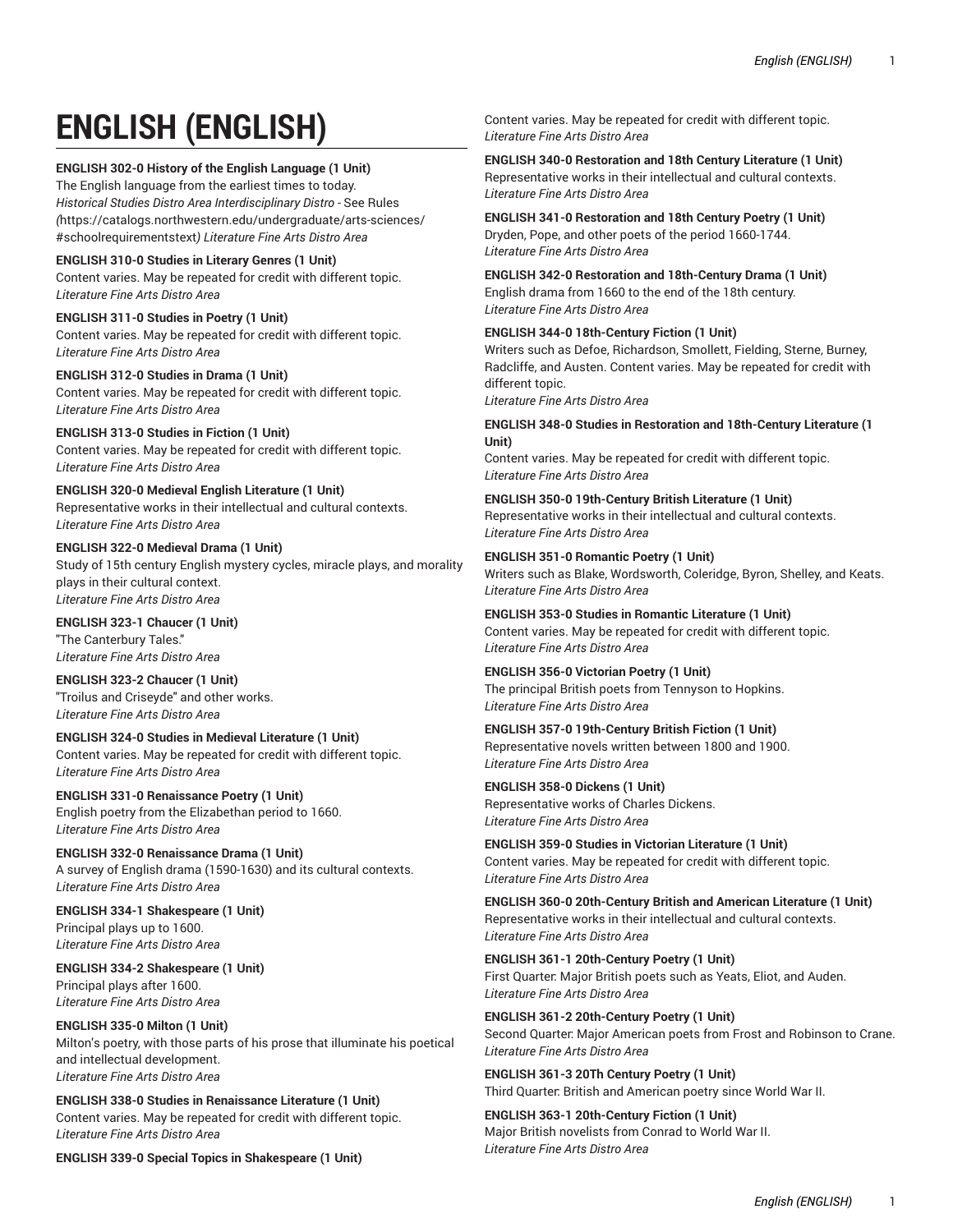# **ENGLISH 363-2 20th Century Fiction (1 Unit)**

Major American novelists from James to World War II. *Literature Fine Arts Distro Area*

**ENGLISH 365-0 Studies in Postcolonial Literature (1 Unit)** Content varies. May be repeated for credit with different topic. *Literature Fine Arts Distro Area*

**ENGLISH 366-0 Studies in African American Literature (1 Unit)**  Content varies. May be repeated for credit with different topic. *Literature Fine Arts Distro Area*

**ENGLISH 367-0 Postwar British Fiction (1 Unit)** Representative British novels since 1945. *Literature Fine Arts Distro Area*

**ENGLISH 368-0 Studies in 20th-Century Literature (1 Unit)**

Content varies. May be repeated for credit with different topic. *Literature Fine Arts Distro Area*

**ENGLISH 369-0 Studies in African Literature (1 Unit)**  20thcentury African literature in English. Content varies. May be repeated for credit with different topic. *Literature Fine Arts Distro Area*

**ENGLISH 370-0 American Literature Before 1914 (1 Unit)**  Representative works in their intellectual and cultural contexts. *Literature Fine Arts Distro Area*

# **ENGLISH 371-0 American Novel (1 Unit)**

Writers such as Cooper, Alcott, Chopin, Hawthorne, Melville, Poe, Twain, James, Howells, Crane, Dreiser, and Wharton. Content varies. May be repeated for credit with different topic.

*Literature Fine Arts Distro Area*

## **ENGLISH 372-0 American Poetry (1 Unit)**

Writers such as Freneau, Bradstreet, Bryant, Poe, Whitman, Dickinson, Robinson, and Frost. Content varies. May be repeated for credit with different topic.

*Literature Fine Arts Distro Area*

#### **ENGLISH 374-0 Topics in Native American and Indigenous Literatures (1 Unit)**

Content varies. May be repeated for credit with different topic. *Literature Fine Arts Distro Area*

**ENGLISH 378-0 Studies in American Literature (1 Unit)** 

Content varies. May be repeated for credit with different topic. *Literature Fine Arts Distro Area*

# **ENGLISH 383-0 Special Topics in Theory (1 Unit)**

Topics in theory and criticism related to the study of literature and culture. Content varies. May be repeated for credit with different topic. *Literature Fine Arts Distro Area*

**ENGLISH 385-0 Topics in Combined Studies (1 Unit)** Special topics in literature and related disciplines. Content varies. May be repeated for credit with different topic. *Literature Fine Arts Distro Area*

**ENGLISH 386-0 Studies in Literature and Film (1 Unit)** 

Content varies. May be repeated for credit with different topic. *Literature Fine Arts Distro Area*

**ENGLISH 387-0 Studies in Literature and Commerce (1 Unit)**  Content varies. May be repeated for credit with different topic. *Literature Fine Arts Distro Area*

**ENGLISH 397-0 Research Seminar for Literature Majors (1 Unit)**  For juniors and seniors. Topics vary. Students research and complete an independent term paper related to the topic of the seminar.

## **ENGLISH 403-0 Writers' Studies in Literature (1 Unit)**

Writers' Studies in Literature. Students will learn about literature from a writers' perspective through close reading, as well as contextualization through generic, and thematic and formal lineage. Students will begin to see literature as a "body of enacted criticism" in a way that is essential to the program's interdisciplinary foundation and to their own development as writers. These courses will be taught by either creative writing faculty or literature faculty, with at least one major assignment in each course relying on research and critical writing.

## **ENGLISH 410-0 Introduction to Graduate Study (1 Unit)**

Principles, techniques, and consequences of representative modes of literary inquiry exemplified in works of contemporary scholarship and criticism. Required of Ph.D. students.

### **ENGLISH 411-0 Studies in Poetry (1 Unit)**

Content varies. Topics may include prosody or other formal aspects of poetry; comparative study of poems from different historical periods; consideration of poetics and the relationship of poetry to other cultural activities.

**ENGLISH 412-0 Studies in Drama (1 Unit)** 

Content varies. Samples: theories of comedy; the history play.

**ENGLISH 413-0 Studies in the Novel (1 Unit)**

Content varies. Samples: Richardson and Fielding; Gothic fiction; Dickens; theory of the novel from James to Kermode.

## **ENGLISH 422-0 Studies in Medieval Literature (1 Unit)**

Literature of the medieval period, including, but not necessarily restricted to, literature written in Middle English.

**ENGLISH 431-0 Studies in 16Th Century Literature (1 Unit)** Content varies. Samples: Elizabethan romance; Spenser; Sidney.

**ENGLISH 434-0 Studies in Shakespeare & the Early Drama (1 Unit)** Content varies. Samples: Shakespeare's history plays; Marlowe and Shakespeare.

**ENGLISH 435-0 Studies in 17Th Century Literature (1 Unit)** Content varies. Samples: Donne's poetry; Milton.

**ENGLISH 441-0 18Th Cent Lit (1 Unit)**  Content varies. Samples: Swift, Blake, and sensibility from Rousseau to Austen.

**ENGLISH 451-0 Studies in Romantic Literature (1 Unit)**  Content varies. Samples: the long poem in the Romantic period; Byron and the Byronic.

**ENGLISH 455-0 Studies in Victorian Literature (1 Unit)**  Content varies. Samples: Victorian poetics; biography and autobiography; Anglo-American literary relationships.

**ENGLISH 461-0 Studies in Contemporary Literature (1 Unit)** Content varies. Samples: James Joyce; experiments in fiction.

**ENGLISH 465-0 Studies in Colonial & Postcolonial Lit (1 Unit)** Content varies. Colonial and postcolonial literatures of Africa, Latin America, the Caribbean, and other formerly colonized cultures, with attention to theoretical accounts of colonial and postcolonial culture.

**ENGLISH 471-0 Studies in American Literature (1 Unit)** 

Content varies. Samples: Henry James; historical backgrounds of colonial literature; Whitman.

**ENGLISH 481-0 Studies in Literary Theory and Criticism (1 Unit)** Topics in literary theory and theories related to the study of Anglophone literature and culture, focusing on issues of methodology and interpretation. Content varies.

### **ENGLISH 490-0 Independent Reading (1 Unit)**